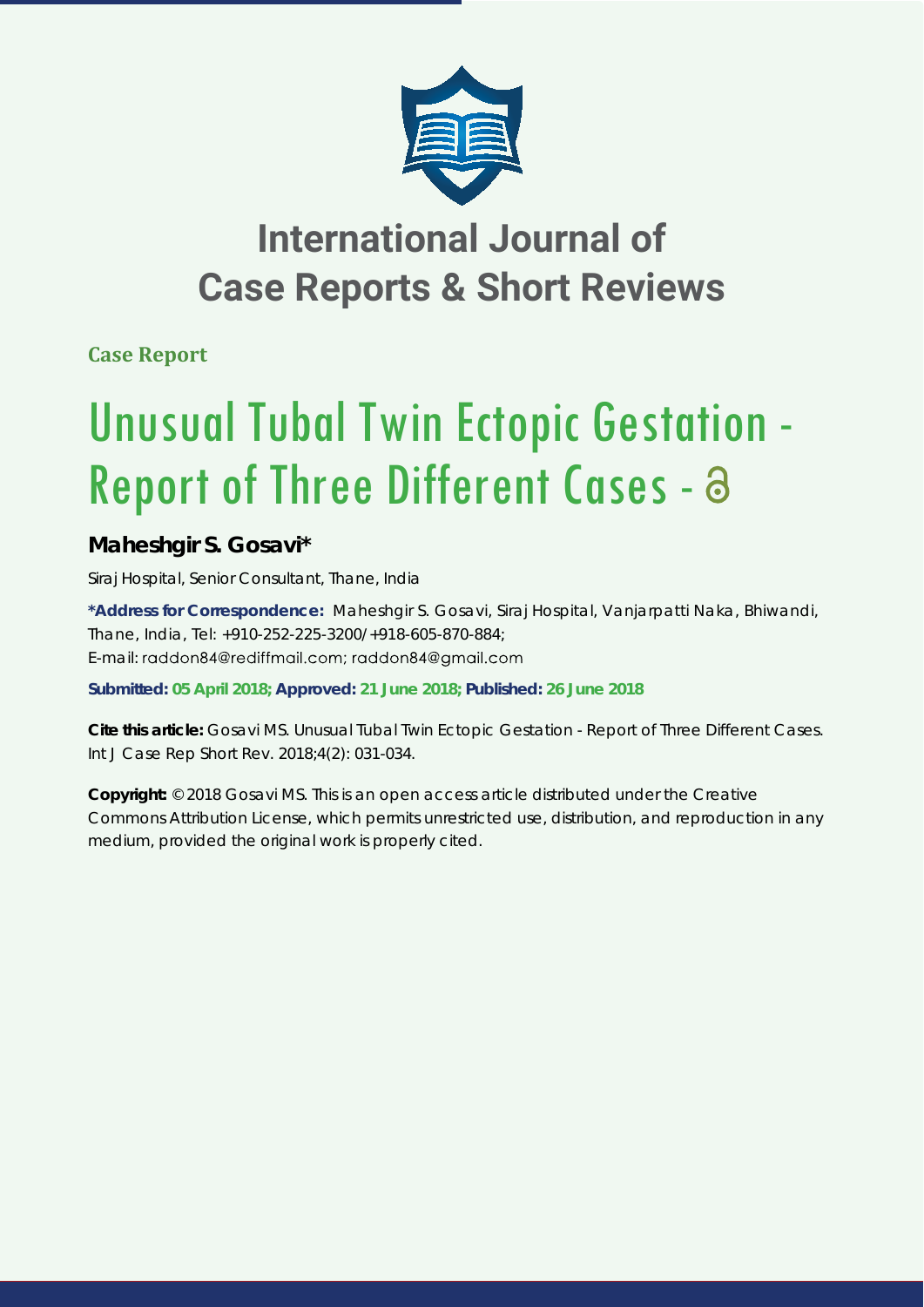#### **ABSTRACT**

Gestation outside the uterine cavity in which the implantation occurs in any tissue other than the endometrium is referred as ectopic pregnancy. The most place for occurring ectopic pregnancy (97% of cases) is the fallopian tubes including ampulla (55%), isthmus (25%), and fimbria (17%), and in 3% of patients ectopic pregnancy occurs in the abdominal cavity, ovary, or cervix. The tubal twin ectopic pregnancy is a rare condition, and the first unilateral tubal twin was reported by De Ott in 1891, and the first live twin tubal ectopic pregnancy was reported in 1944. A live tubal twin ectopic pregnancy is a very rare condition and among >100 reports of tubal twin pregnancies, till now, only 8 cases were live. Early diagnosis and treatment of women with tubal twin ectopic pregnancy is very important and may decrease the risk of tubal rupture. I present three cases of tubal twin ectopic gestation. In the first case, spontaneous unilateral live tubal twin ectopic gestation. The second and third cases spontaneous ruptured twin ectopic gestation. All three cases were successfully managed and there was no history of assisted reproductive technique fertilization or pelvic inflammatory disease.

**Keywords**: Spontaneous; Tubal twin ectopic; Transvaginal usg

#### **ABBREVIATIONS**

USG - Ultrasonography

#### **INTRODUCTION**

Gestation outside the uterine cavity in which the implantation occurs in any tissue other than the endometrium is referred as ectopic pregnancy. The most place for occurring ectopic pregnancy (97% of cases) is the fallopian tubes including ampulla (55%), isthmus (25%), and fimbria (17%), and in 3% of patients ectopic pregnancy occurs in the abdominal cavity, ovary, or cervix [1]. The tubal twin ectopic pregnancy is a rare condition, and the first unilateral tubal twin was reported by De Ott in 1891, and the first live twin tubal ectopic pregnancy was reported in 1944 [2]. A live tubal twin ectopic pregnancy is a very rare condition and among >100 reports of tubal twin pregnancies, till now, only 8 cases were live [3]. Early diagnosis and treatment of women with tubal twin ectopic pregnancy is very important and may decrease the risk of tubal rupture. The present report describes a successful management of spontaneous twin tubal ectopic pregnancies with no history of assisted reproductive technique fertilization or pelvic inflammatory disease.

#### **CASE 1**

#### **Case presentation**

A 35 year old female, came to casualty at midnight with pain in abdomen since three days with 8 weeks of amenorrhea and bleeding per vaginum since morning .She had one living issues with full term normal deliveries. She had history of two spontaneous abortions. Upon examination, her vitals were stable. Abdomen examination was unremarkable. Upon per vaginum examination the cervical movement was tender, the uterus was bulky and soft, and bogginess and tenderness were felt in the right adnexa. However, her urine pregnancy test was positive.

Ultrasonography with doppler study showed a uterus of 8.3 x 5.4 x 4.2 cms with endometrial thickness of 10 mm and there was evidence of large heterogeneous lesion in the right adnexa of a size 7.1 x 5.1 cms, with sac like structure within which two foetal poles measuring  $1.4 \text{ cm} = 7$  weeks and five days. Fetal cardiac activity was appreciated. Mild free fluid was seen in the abdomen. An impression of live twin ectopic pregnancy in the right adnexa was made with mild free fluid in an abdomen. A pseudosac like structure was noticed in endometrial cavity. Both ovaries were visualised separately from the right adnexal mass.

In view of the Twin live ectopic pregnancy she was immediately operated. Intraoperatively, the ampullary part of the right fallopian tube was found showed a sac like structure. A right salphingotomy was done. She was discharged on the 7th day. On cut section of the sac there was evidence of two embryos Pathological evaluation of the surgical specimen showed a diamniotic monochorionic twins. Pregnancy within the fallopian tube and measurement of the twin feti estimated their gestational age at 7 weeks.

#### **CASE 2**

A 30 year old female, G2L1A0 came to casualty with severe pain in abdomen since two days with 6 weeks of amenorrhea and bleeding per vaginum since morning .She had one living issues with full term normal deliveries. Upon examination, her vitals were stable. Abdomen examination was unremarkable. However, her urine pregnancy test was positive.



Figure 1: Shows Right adnexal sac with Twin live ectopic gestation of approximately 7wks 5 days .No intrauterine pregnancy. Both ovaries are separately visualised.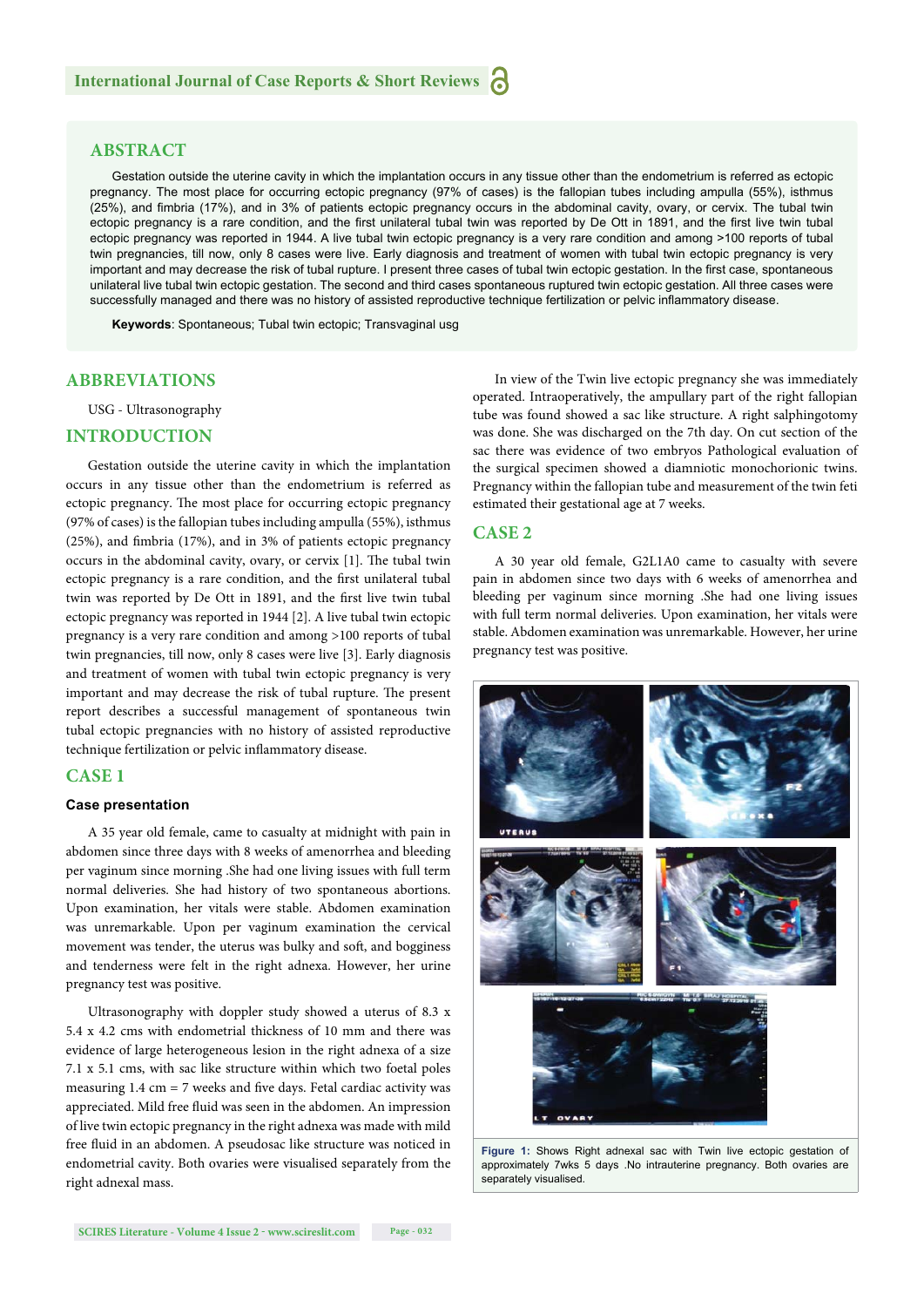#### **International Journal of Case Reports & Short Reviews**

Spontaneous pregnancy there was no history of induction of ovulation by drugs or artificial reproductive techniques. The patient was taken for ultra sonography. Transvaginal Sonography showed a heterogeneous mass in right adnexa measuring approximately 7.3 x 4.6 cm The mass showed irregular Gestational sac measuring approximately 0.3 cm corresponding to 5 weeks and another irregular sac measuring 0.5 cm corresponding to 5weeks 2 days Right ovary was visualised separately from this mass .

Left ovary was visualised and appears normal .Moderate hemoperitoneum was seen .Uterus was bulky however there was no intrauterine gestational sac. The diagnosis of right adnexal ruptured ectopic gestation was made. Preliminary investigations were done and patient was taken up for laparotomy in view of right adnexal mass and hemoperitoneum. Per operatively gross morphology was: Right adnexal complex mass with moderate hemoperitoneum. Right salpingectomy was performed. Patient's post-operative period was uneventful. Histopathology report came out to be right adnexal two gestational sacs were noted

#### **CASE 3**

A 36 year old female, G3L2A0 came to casualty with severe pain in abdomen since three to four days with 6 weeks of amenorrhea and bleeding per vaginum since morning. Upon examination, her



diamniotic monochorionic twins pregnancy.





**Figure 4:** Trans vaginal Sonography shows both adnexae heterogeneous mass with two irregular sacs and hemoperitoneum. Both ovaries are visualised.

vitals were stable. Abdomen examination was unremarkable. Upon per vaginum examination the cervical movement was tender, the uterus was bulky and soft, and bogginess and tenderness were felt in the both adnexae. However, her urine pregnancy test was positive. Spontaneous pregnancy there was no history of induction of ovulation by drugs or artificial reproductive techniques the patient was taken for ultra sonography. Transvaginal Sonography showed a heterogeneous mass in right adnexa with irregular Gestational sac measuring approximately 1.0 cm corresponding to 5 weeks 5 days Right ovary was visualised separately from this mass.

Left adnexa irregular Gestational sac measuring approximately 0.8cm corresponding to 5 weeks 4days. Left ovary was visualised separately from this mass. Mild to Moderate hemoperitoneum was seen. Uterus was bulky however there was no intrauterine gestational sac. The diagnosis of bilateral adnexal ruptured ectopic gestation was made. Preliminary investigations were done and patient was taken up for laparotomy in view of bilateral adnexal masses and hemoperitoneum. Per operatively gross morphology was: Bilateral adnexal complex masses with moderate hemoperitoneum. Bilateral salpingotomy was performed. Patient's post-operative period was uneventful.

#### **DISCUSSION**

The preoperative diagnosis of twin tubal pregnancy is difficult and potentially may lead to significant morbidity or mortality [4]. Based on the changing pattern of clinical presentation, the gynecologist should pay special attention in such suspected cases. All available methods of diagnosing the suspected cases should be used including ultrasonography and blood chemistry tests such as beta Human Chorionic Gonadotropin (hCG) level. In the present case, transabdominal sonography was performed and the initial diagnosis was unruptured ectopic pregnancy. The serum hCG level was not tested. Therefore, the twin tubal pregnancy was not in mind, even if it had a higher incidence of rupture. Her treatment was delayed and ruptured of tubal pregnancy occurred subsequently. There is evidence that the hCG level of twin tubal pregnancies is higher than that of a singleton tubal pregnancy and surgical treatment of those